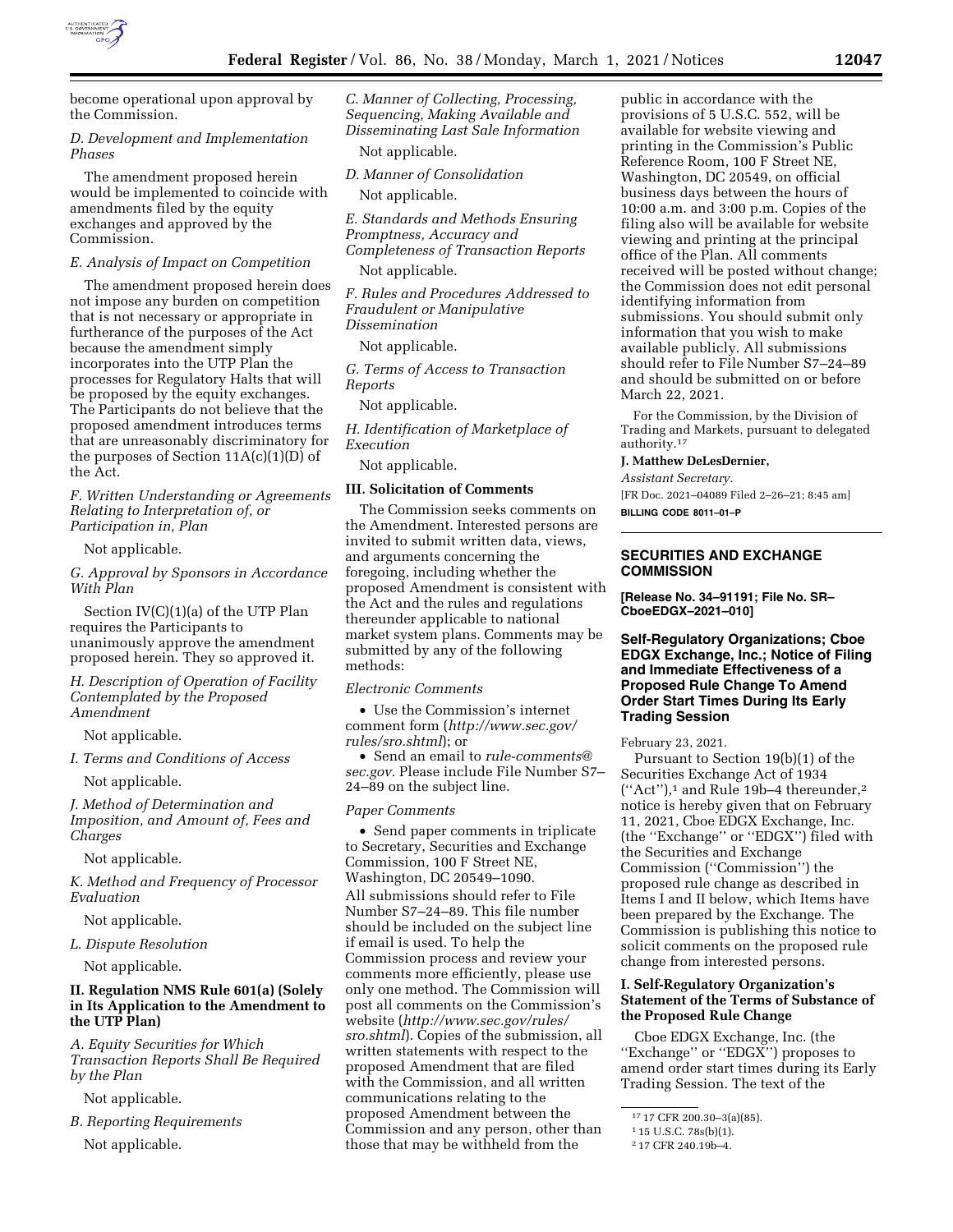proposed rule change is provided in Exhibit 5.

The text of the proposed rule change is also available on the Exchange's website (*[http://markets.cboe.com/us/](http://markets.cboe.com/us/options/regulation/rule_filings/edgx/) [options/regulation/rule](http://markets.cboe.com/us/options/regulation/rule_filings/edgx/)*\_*filings/edgx/*), at the Exchange's Office of the Secretary, and at the Commission's Public Reference Room.

## **II. Self-Regulatory Organization's Statement of the Purpose of, and Statutory Basis for, the Proposed Rule Change**

In its filing with the Commission, the Exchange included statements concerning the purpose of and basis for the proposed rule change and discussed any comments it received on the proposed rule change. The text of these statements may be examined at the places specified in Item IV below. The Exchange has prepared summaries, set forth in sections A, B, and C below, of the most significant aspects of such statements.

*A. Self-Regulatory Organization's Statement of the Purpose of, and Statutory Basis for, the Proposed Rule Change* 

#### 1. Purpose

The Exchange proposes to amend Rule 11.1 to allow Users to designate their orders to become eligible for execution at 7:00 a.m. Eastern Time (''ET'') during the new Early Trading Session extended hours.

The Exchange currently offers four distinct trading sessions where the Exchange accepts orders for potential execution: (1) The ''Early Trading Session,'' which begins at 4:00 a.m. ET and continues until  $8:00$  a.m. ET, $3(2)$ the ''Pre-Opening Session,'' which begins at 8:00 a.m. ET and continues until 9:30 a.m.  $ET<sub>1</sub><sup>4</sup>$  (3) "Regular Trading Hours,'' which begin at 9:30 a.m. ET and continue until  $4:00$  p.m. ET,<sup>5</sup> and (4) the ''Post-Closing Trading Session,'' which begins at 4:00 p.m. ET and continues until 8:00 p.m. ET.6

The Exchange recently submitted an immediately effective rule filing which amended the Early Trading Session to extend its hours from a 7:00 a.m. ET start to a 4:00 a.m. ET start, and to allow Users to begin entering orders into the

System prior to the Early Trading Session at 3:30 a.m. ET.7 The Exchange intends to launch the new Early Trading Session extended hours on March 8, 2021.8 As amended, Rule 11.1 now provides that the Exchange will not accept the following orders prior to 4:00 a.m. ET: Orders with a Post Only instruction, ISOs, Market Orders other than those with a TIF instruction of Regular Hours Only or a Stop Price, orders with a Minimum Execution Quantity instruction that also include a TIF instruction of Regular Hours Only, and all orders with a TIF instruction of IOC or FOK. Further, at the commencement of the Early Trading Session, orders entered between 3:30 a.m. and 4:00 a.m. ET will be handled in time sequence, beginning with the order with the oldest time stamp, and will be placed on the EDGX Book, routed, cancelled, or executed in accordance with the terms of the order.

In light of the planned extension of the Early Trading Session, the Exchange seeks to continue to provide Users with the option to submit orders that become eligible for execution during the Early Trading Session beginning at 7:00 a.m. ET. In particular, the proposed rule change amends Rule 11.1 to provide that at the commencement of the Early Trading Session, orders entered between 3:30 a.m. and 4:00 a.m. ET, will become eligible for execution (''4:00 a.m. Start''), unless designated as eligible for execution during the Early Trading Session beginning at 7:00 a.m. ET (''7:00 a.m. Start''). Orders with a 7:00 a.m. Start designation may be entered between 3:30 a.m. and 7:00 a.m. ET. At each Start time that orders may become eligible for execution in the Early Trading Session (4:00 a.m. or 7:00 a.m. ET), orders will be handled in time sequence, beginning with the order with the oldest time stamp, and will be placed on the EDGX Book, routed, cancelled, or executed in accordance with the terms of the order.9 The Exchange will not accept the following orders prior to 4:00 a.m. Eastern Time or prior to 7:00 a.m. Eastern Time for orders eligible for a 7:00 a.m. Start: Orders with a Post Only instruction, ISOs, Market Orders other than those with a TIF instruction of Regular Hours Only or a Stop Price, orders with a

Minimum Execution Quantity instruction that also include a TIF instruction of Regular Hours Only, and all orders with a TIF instruction of IOC or FOK.

The proposed rule change allows Users to continue to be able to choose to submit orders that become eligible for execution during the Early Trading Session beginning at 7:00 a.m. ET, as they may today in connection with the current Early Trading Session hours.10 As the Exchange's Early Trading Session currently begins at 7:00 a.m. ET and other equities exchanges, including the Exchange's affiliated equities exchanges,11 have early trading sessions that begin at  $7:00$  a.m.  $ET<sup>12</sup>$  the Exchange understands that many market participants have configured their systems for trading beginning at 7:00 a.m. ET and find 7:00 a.m. ET to be a time at which there are additional opportunities across the industry to access and source liquidity. For example, the Exchange understands that retail brokerage firms generally have standard agreements in place with their retail customers which provide that retail customer orders may not become eligible for execution until a specific time, and is aware of at least one such firm on the Exchange that has standard agreements in place with their retail customers that limit this time to 7:00 a.m. ET. The Exchange also understands that multiple liquidity providers wish to continue to participate in the Early Trading Session beginning at 7:00 a.m. given the particular liquidity and activity present across the U.S. equity markets at this specific time.13 Without a 7:00 a.m. Start designation available, certain retail investors may be limited in their ability to source liquidity that is available at this time during the Exchange's Early Trading Session, and liquidity providers may similarly choose not to participate in this trading session, thereby reducing liquidity available to other market participants and investors.14

13*See id.* 

<sup>3</sup> ''Early Trading Session'' means the time between 4:00 a.m. and 8:00 a.m. ET. *See* Rule 1.5(ii).

<sup>4</sup> ''Pre-Opening Session'' means the time between 8:00 a.m. and 9:30 a.m. ET. *See* Rule 1.5(s).

<sup>5</sup> ''Regular Trading Hours'' means the time between 9:30 a.m. and 4:00 p.m. ET. *See* Rule  $1.5(y)$ .

<sup>6</sup> ''Post-Closing Trading Session'' means the time between 4:00 p.m. and 8:00 p.m. ET. *See* Rule 1.5(r).

<sup>7</sup>*See* Securities Exchange Act Release No. 90509 (November 24, 2020), 85 FR 77310 (December 1, 2020) (SR–CboeEDGX–2020–056).

<sup>8</sup>The Exchange will announce the implementation of the extended Early Trading Session to Members in advance via Trade Desk Notice.

<sup>9</sup>A User will be able to designate orders with a 7:00 a.m. Start through the use of a port setting. *See also infra* note 14.

<sup>10</sup>The Exchange notes that the extended hours are intended to provide market participants with additional opportunities to source and access liquidity for their orders on the Exchange. *See supra* note 7.

<sup>&</sup>lt;sup>11</sup>The Exchange's affiliated equities exchange are Cboe BZX Exchange, Inc. (''BZX''), Cboe BYX Exchange, Inc. (''BYX''), and Cboe EDGA Exchange, Inc. (''EDGA'').

<sup>12</sup>*See e.g.,* BZX Rule 1.5(ee), BYX Rule 1.5(ee), EDGA Rule 1.5(ii), NYSE Rule 7.34(a)(1), NYSE American Rule 7.34E, and Nasdaq BX Rule 4120(b)(4), each of which provide that their respective early trading sessions open at 7:00 a.m. ET.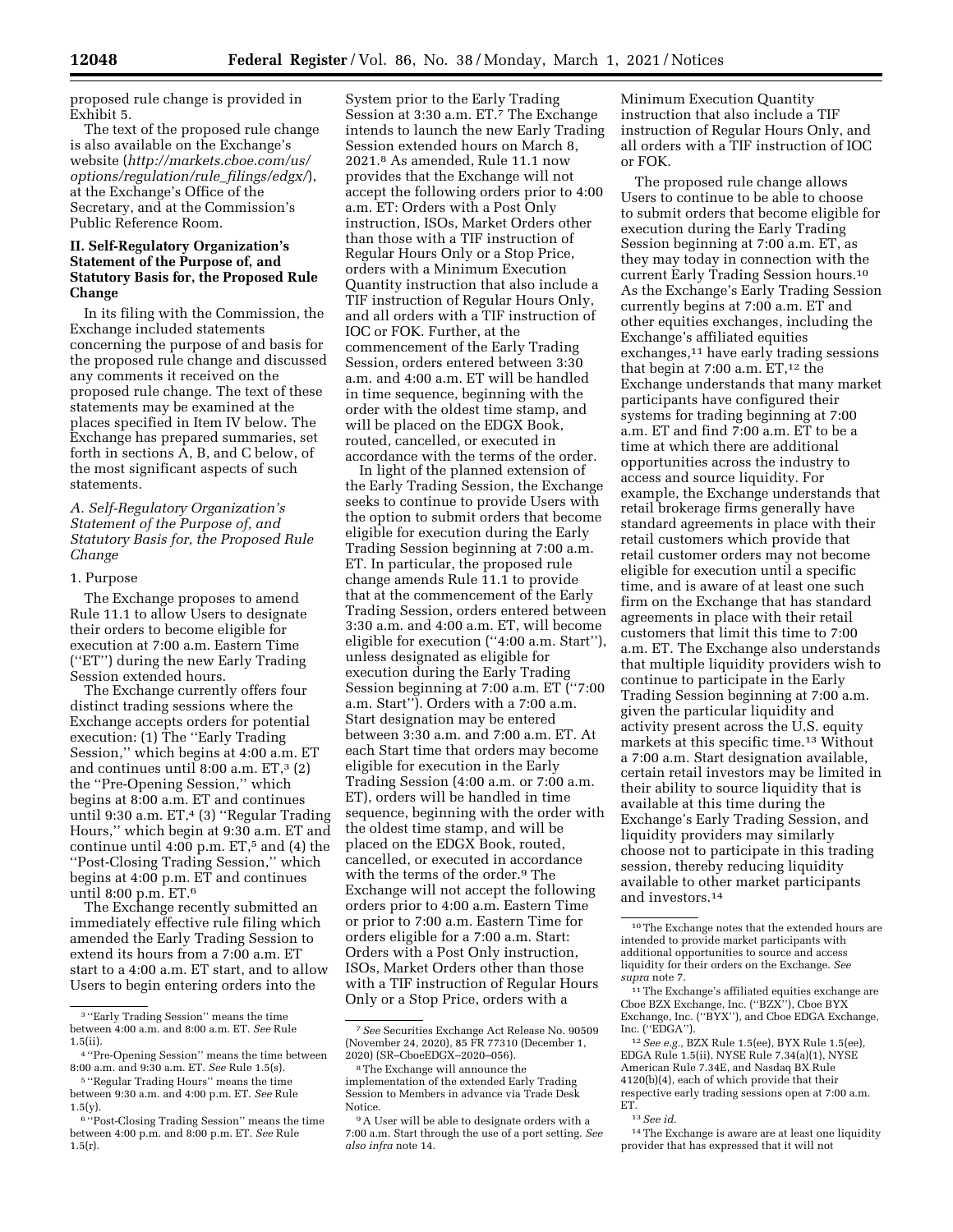As such, the proposed rule change is intended to alleviate potential difficulty for Users that generally begin participating in the markets beginning at 7:00 a.m. ET, and to facilitate a fair and orderly market on the Exchange where retail investors and other market participants can benefit from trading opportunities present in the Exchange's Early Trading Session. As such, the proposed 7:00 a.m. Start designation will provide Users with greater control over their orders and more flexibility to carry out their investment strategies and manage their needs based on market conditions. In turn, Users may continue to provide meaningful liquidity and benefit from trading opportunities present on the Exchange throughout the duration of the Early Trading Session.

The Exchange notes that, as proposed, orders eligible for execution beginning at 7:00 a.m. ET will function in the same manner as they currently do today upon the 7:00 a.m. ET commencement of the Early Trading Session (and as they will upon the 4:00 a.m. ET commencement for the extended Early Trading Session hours). That is, Users will submit orders eligible for a 7:00 a.m. ET Start during the Early Trading Session in the same manner as they may currently submit orders eligible for execution during the Early Trading Session, and will continue to be able to submit all such orders at the beginning of the early order acceptance period. As orders with a 7:00 a.m. Start designation will not be activated until 7:00 a.m., Users will have through 7:00 a.m. to submit such orders. The Exchange will continue not to accept the same order types listed in Rule 11.1 prior to the commencement of an order's eligible start time in the Early Trading Session. The proposed rule change makes it clear that orders with a Post Only instruction, ISOs, Market Orders other than those with a TIF instruction of Regular Hours Only or a Stop Price, orders with a Minimum Execution Quantity instruction that also include a TIF instruction of Regular Hours Only, and all orders with a TIF instruction of IOC or FOK will continue to be rejected prior to an order's eligible start time in the Early Trading Session, as they are today. Additionally, the System will continue to handle all orders eligible for execution during the Early Trading Session, including those with a 7:00 a.m. Start designation, pursuant to Rule 11.1. In particular, the proposed rule language makes it clear that all orders eligible for execution during the Early Trading Session will continue to be handled in time

sequence, beginning with the order with 2. Statutory Basis the oldest time stamp, and will be placed on the EDGX Book, routed, cancelled, or executed in accordance with the terms of the order, beginning at the Start time (either 4:00 a.m. or 7:00 a.m. ET) at which they become eligible for execution in the Early Trading Session.15 At 7:00 a.m., orders with a 7:00 a.m. Start designation will simply be handled as any incoming order is handled during the Early Trading Session, and merge, in time sequence, onto the already active EDGX Order Book for the Early Trading Session. A User must continue to select the appropriate TIF to allow the order to execute in the Early Trading and a port setting will merely permit a User to designate an order that is already marked for the Early Trading Session to become active later in the Early Trading Session. The Exchange notes that the proposal does not extend or otherwise modify any trading hours during which trading is currently permissible on the Exchange but simply permits a User to activate an order at a specific time during an ongoing trading session.

Additionally, the Exchange notes that permitting Users to designate a 7:00 a.m. ET Start for which orders may become active during an early trading session that begins at 4:00 a.m. is consistent with the rules currently in place on Nasdaq Stock Market LLC (''Nasdaq''). Nasdaq's early trading session currently begins at 4:00 a.m. and continues until the 9:30 a.m. commencement of Nasdaq's regular trading hours.16 Nasdaq Rule 4703(a) allows participants to designate a time at which certain orders 17 may become active and includes 7:00 a.m. ET as an available time at which participants may activate such orders entered prior to 7:00 a.m. ET.18

<sup>16</sup> See Nasdaq Rule 4701(g).<br><sup>17</sup> Orders using the SCAN or RTFY routing<br>strategy available on Nasdaq.

<sup>18</sup>The Exchange notes that the designation for orders to become active at 7:00 a.m. ET on Nasdaq is similarly a port level setting. *See* Securities Exchange Act Release No. 83125 (April 27, 2018), 83 FR 19586 (May 3, 2018) (SR–NASDAQ–2017– 088).

The Exchange believes the proposed rule change is consistent with the Securities Exchange Act of 1934 (the ''Act'') and the rules and regulations thereunder applicable to the Exchange and, in particular, the requirements of Section 6(b) of the Act.<sup>19</sup> Specifically, the Exchange believes the proposed rule change is consistent with the Section 6(b)(5) 20 requirements that the rules of an exchange be designed to prevent fraudulent and manipulative acts and practices, to promote just and equitable principles of trade, to foster cooperation and coordination with persons engaged in regulating, clearing, settling, processing information with respect to, and facilitating transactions in securities, to remove impediments to and perfect the mechanism of a free and open market and a national market system, and, in general, to protect investors and the public interest. Additionally, the Exchange believes the proposed rule change is consistent with the Section  $6(b)(5)^{21}$  requirement that the rules of an exchange not be designed to permit unfair discrimination between customers, issuers, brokers, or dealers.

In particular, the proposed rule change to allow Users to submit orders that become eligible for execution beginning at 7:00 a.m. ET, once the Exchange extends its Early Trading Session hours to begin at 4:00 a.m. ET, will remove impediments to and perfect the mechanism of a free and open market and national market system and will benefit investors by continuing to provide Users with the option to activate their orders for execution beginning at 7:00 a.m. ET and thus the opportunity to continue to source and access liquidity at a specific time in which there are additional trading opportunities in the markets. The Exchange does not believe that the proposed rule change will present any unique or novel issues nor affect the maintenance of a fair and orderly market, as many market participants have configured their systems for trading beginning at 7:00 a.m. ET in line with the commencement of the early trading sessions on other equities exchanges, including the Exchange's affiliated equities exchanges.22 Rather, the proposed rule change is designed to benefit investors, as well as overall liquidity in the Early Trading Session, by providing Users with the option to continue to activate their orders for execution during the Early Trading

participate in the Early Trading Session without a 7 a.m. Start feature.

<sup>15</sup>The System may delay the release of 7:00 a.m. Start orders if the System is experiencing an unusually significant amount of orders with a 7:00 a.m. Start designation that would potentially impact other System performance and processing functions during the Early Trading Session. The Exchange does not anticipate an occasion in which the System would have to implement a delayed release for orders with a 7:00 a.m. Start during the Early Trading Session. As the System does not have unlimited capacity, the proposed System flexibility to delay the release of orders with a 7:00 a.m. Start designation is a reasonable preventative measure to ensure that the System has the capacity to maintain fair and orderly markets in the event that there is an unusually significant amount of orders queued for 7:00 a.m. ET activation.

<sup>19</sup> 15 U.S.C. 78f(b). 20 15 U.S.C. 78f(b)(5). 21 *Id.* 

<sup>22</sup>*See supra* note 12.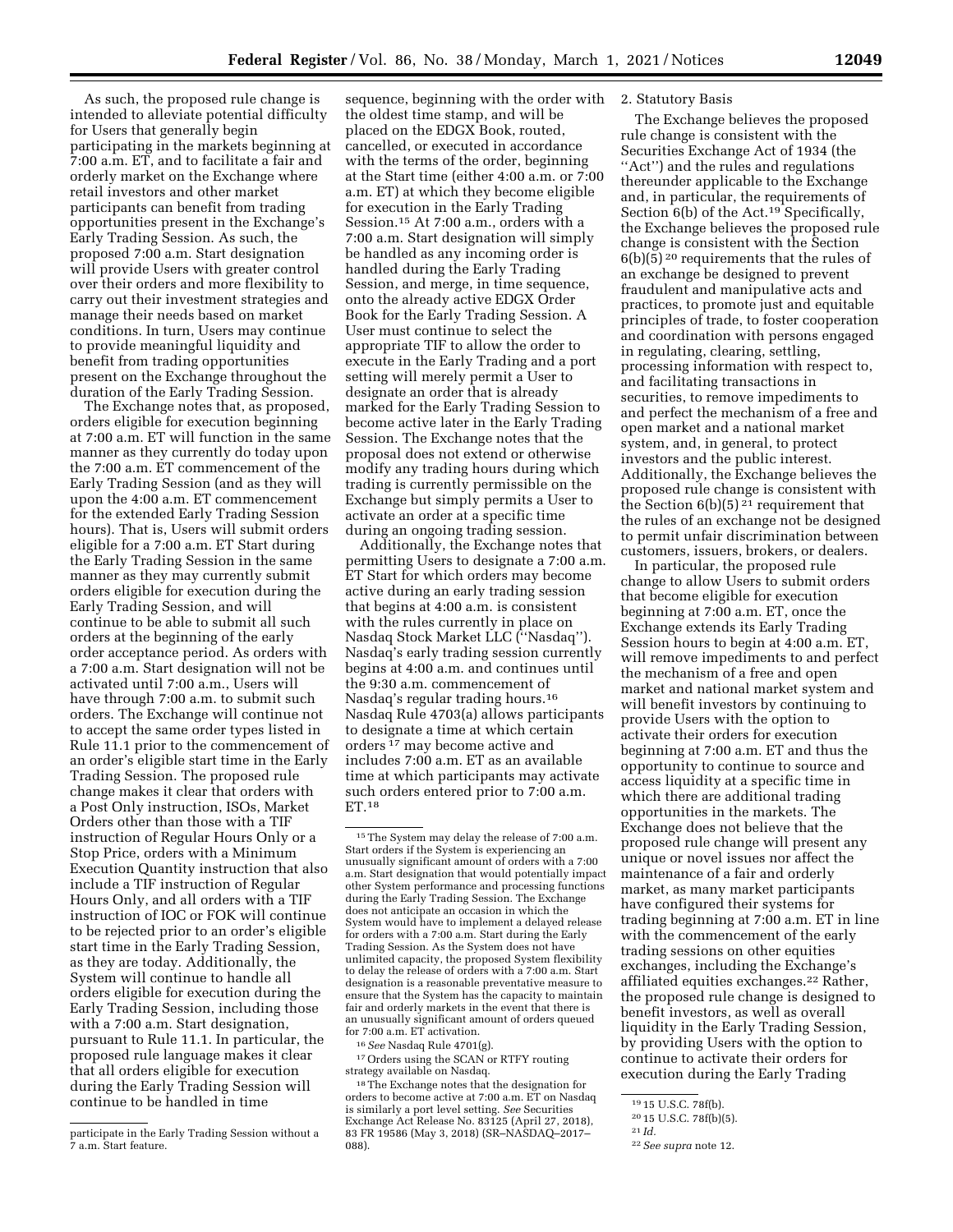Session beginning at 7:00 a.m. ET when the Exchange extends its Early Trading Session hours. As described above, certain market participants, such as retail investors and liquidity providers, may be limited in their ability to source liquidity that is available in the Exchange's Early Trading Session or choose not to participate in the Early Trading Session without the availability of a 7:00 a.m. Start designation, thereby reducing liquidity available to other market participants and investors. Thus, the proposed rule change will alleviate potential difficulties for Users that generally begin participating in in the markets at 7:00 a.m. ET (as these Users would not have to time the entry of their orders to occur as close to 7:00 a.m. ET as possible), and will facilitate a fair and orderly market on the Exchange by allowing retail investors and other market participants to benefit from trading opportunities present at this specific time during the Exchange's Early Trading Session. Overall, the proposed rule change will serve to protect investors and the public interest by providing Users with greater control over their orders and more flexibility to carry out their investment strategies and manage their needs based on market conditions, thereby allowing them to continue to provide meaningful liquidity and benefit from trading opportunities present on the Exchange throughout the duration of the Early Trading Session.

The proposed rule change will not affect the protection of investors as it would simply provide Users with the opportunity to choose whether orders entered for potential execution in the Early Trading Session will become active at the new 4:00 a.m. ET commencement of that trading session, or will instead continue to become active at 7:00 a.m. ET, as they do today. The System will continue to accept all orders eligible for execution during the Early Trading Session beginning at the early acceptance time, will continue to reject the same list of order types prior to the time an order is eligible to start trading in the Early Trading Session, and will continue to process all orders that are queued for participation in the Early Trading Session in time priority pursuant to Rule 11.1.<sup>23</sup> That is, orders with a 7:00 a.m. Start designation will be handled as any incoming order is handled during the Early Trading Session, and merge, in time sequence, onto the already active EDGX Order Book for the Early Trading Session. As described above, a User must continue to select the appropriate TIF to allow

the order to execute in the Early Trading Session and a port setting step will just permit an order already marked for execution in the Early Trading Session to become active later in the Early Trading Session. The proposed rule change does not extend or otherwise modify any trading hours during which trading is currently permissible on the Exchange but simply permits Users to choose to activate their orders at a specific time during an ongoing trading session.

The Exchange also notes that, as with any order eligible for trading in the Early Trading Session, market participants must monitor market conditions to ensure compliance with best execution obligations 24 for their orders with a 7:00 a.m. Start designation and will be able to cancel or modify their orders with a 7:00 a.m. Start time designation at any time prior to their activation, thus allowing them to react to market conditions that may cause them to violate their best execution obligations. FINRA Rule 5310(a)(1) provides that a member must use reasonable diligence to ascertain the best market for a security and buy or sell in such market so that the resultant price to the customer is as favorable as possible under prevailing market conditions. FINRA Rule 5310(a)(1)(A) states that one of the factors that will be considered in determining whether a member has used ''reasonable diligence'' is ''the character of the market for the security (*e.g.,* price, volatility, relative liquidity, and pressure on available communication).'' 25 The Exchange believes that Users are accustomed to this additional analysis and will continue to apply such in determining whether to designate an activation at 7:00 a.m. ET. The regulatory guidance with respect to best execution anticipates the continued evolution of execution venues:

[B]est execution is a facts and circumstances determination. A brokerdealer must consider several factors affecting the quality of execution, including, for example, the opportunity for price

25These characteristics are reflected in the disclosure requirements mandated by Exchange Rule 3.21 before a Member may accept an order from a customer for execution in the Pre-Opening, Post-Closing, and proposed Early Trading Sessions. improvement, the likelihood of execution . . ., the speed of execution and the trading characteristics of the security, together with other non-price factors such as reliability and service.<sup>26</sup>

To the extent there may be best execution obligations at issue, they are no different than the best execution obligations faced by brokers in the current market structure, including the current use of orders that become eligible for execution at the start of the Early Trading Session, Pre-Opening Session or Regular Trading Hours, depending on the TIF selected by the User. A User may use continue to use TIF instructions to forgo a possible execution at the start of one trading session, or at a 7 a.m. Start time, as proposed, if they believe doing so is consistent with their best execution obligations as they anticipate that the market for the security may improve upon the start of another trading session, or at 7:00 a.m. ET, as proposed. Applicable best execution guidance contains no formulaic mandate as to whether or how brokers should direct orders. The optionality created by the proposed rule change simply represents one tool available to User to meet their best execution obligations.

The Exchange also notes that Users are required to implement regulatory risk management controls and procedures that are reasonably designed to prevent the entry of orders that fail to comply with regulatory requirements that apply on a pre-order entry basis pursuant to the Market Access Rule under 15c3–5of the Act.27 These pretrade controls must, for example, be reasonably designed to assure compliance with Exchange trading rules and Commission rules under Regulation SHO 28 and Regulation NMS.29 In accordance with the Market Access Rule, a User's procedures must be reasonably designed to ensure compliance with their applicable regulatory requirements, not just at the time the order is routed to the Exchange, but also at the time the order becomes eligible for execution.

In addition to this, the proposed rule change will not affect the protection of investors as it is generally consistent

28*See e.g.,* Question 2.6 of the Division of Trading and Markets: Response to Frequently Asked Questions Concerning Regulations SHO, available at *[https://www.sec.gov/divisions/marketreg/](https://www.sec.gov/divisions/marketreg/mrfaqregsho1204.htm)  [mrfaqregsho1204.htm.](https://www.sec.gov/divisions/marketreg/mrfaqregsho1204.htm)* 

29 17 CFR 240.610–611.

<sup>23</sup>*See also supra* note 15.

<sup>24</sup>A member's best execution obligation may also include cancelling an order when market conditions deteriorate and could result in an inferior execution or informing customers where the execution of their order may be delayed intentionally as the member utilizes reasonable diligence to ascertain the best market for the security. See FINRA Rule 5130. See also FINRA Regulatory Notice 15–46, Best Execution. Guidance on Best Execution Obligations in Equity, Options, and Fixed Income Markets, (November 2015).

<sup>26</sup>*See* Securities Exchange Act Release No. 43950 (November 17, 2000), 65 FR 75414 (December 1, 2000) (''Disclosure of Order Execution and Routing Practices release'').

<sup>27</sup>*See* Securities Exchange Act Release No. 63241 (November 3, 2010), 75 FR 69792 (November 15, 2010) (File no. S7–03–10).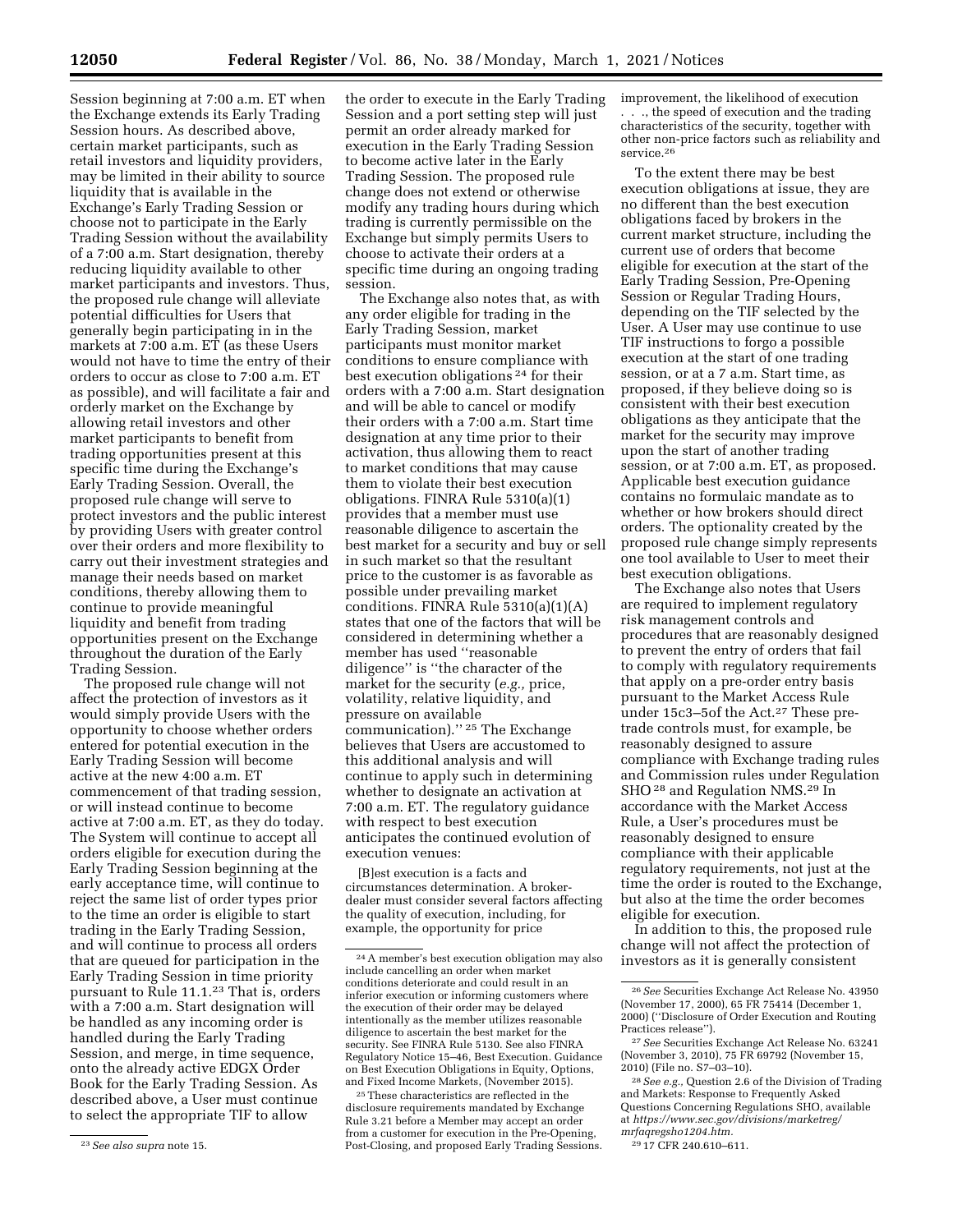with Nasdaq Rule 4703(a), as previously approved by the Commission,30 which allows participants to designate 7:00 a.m. ET as a time in which certain orders entered prior to 7:00 a.m. ET may become active during Nasdaq's early trading session, which likewise commences at 4:00 a.m. ET. Unlike Nasdaq Rule 4703(a), which limits the types of orders that may be designated to begin at 7:00 a.m. ET, the proposal will provide Users with the control and flexibility to designate a 7 a.m. Start time for any of their same orders currently eligible to execute in the Early Trading Session, thereby providing the opportunity for all orders eligible for the Early Trading Session to access the additional liquidity and execution opportunities present in the markets at this particular time, as they may today.

# *B. Self-Regulatory Organization's Statement on Burden on Competition*

The Exchange does not believe that the proposed rule change will impose any burden on competition that is not necessary or appropriate in furtherance of the purposes of the Act. Particularly, the Exchange does not believe that the proposed rule change will impose any burden on intramarket competition that is not necessary or appropriate in furtherance of the purposes of the Act because all Users will be able to designate their orders to become eligible for execution during the Early Trading Session beginning at 7:00 a.m. ET. All Users' orders submitted with a 7:00 a.m. Start designation will become eligible for execution at 7:00 a.m. ET in the same time sequence as they are today and will be subject to the same order type restrictions as are currently in place. The Exchange also does not believe that the proposed rule change will impose any burden on intermarket competition that is not necessary or appropriate in furtherance of the purposes of the Act, and may promote competition, because the proposed activation time is substantially similar to that which is currently in place on Nasdaq, as previously approved by the Commission, and other equities exchanges currently begin their early trading sessions at 7:00 a.m. ET. Therefore, the proposal will also allow the Exchange to compete with those exchanges that allow for a 7:00 a.m. ET start time.

The Exchange neither solicited nor received comments on the proposed rule change.

## **III. Date of Effectiveness of the Proposed Rule Change and Timing for Commission Action**

The Exchange has filed the proposed rule change pursuant to Section  $19(b)(3)(A)(iii)$  of the Act<sup>31</sup> and Rule 19b–4(f)(6) thereunder.32 Because the proposed rule change does not: (i) Significantly affect the protection of investors or the public interest; (ii) impose any significant burden on competition; and (iii) become operative for 30 days from the date on which it was filed, or such shorter time as the Commission may designate, if consistent with the protection of investors and the public interest, the proposed rule change has become effective pursuant to Section 19(b)(3)(A) of the Act  $33$  and Rule 19b-4(f)(6) thereunder.34

A proposed rule change filed under Rule  $19\bar{b}$ –4(f)(6)<sup>35</sup> normally does not become operative prior to 30 days after the date of the filing. However, pursuant to Rule  $19b-4(f)(6)(iii)$ , <sup>36</sup> the Commission may designate a shorter time if such action is consistent with the protection of investors and the public interest. The Exchange has asked the Commission to waive the 30-day operative delay so that the proposed rule change may become operative immediately. This will allow the Exchange to implement the proposal at the same time as the Exchange's new extended Early Trading Session hours, which the Exchange plans to launch on March 8, 2021. In seeking this waiver, the Exchange asserts that this proposal neither introduces any new or novel issues nor extends or otherwise modifies trading hours during which trading is currently permissible on the Exchange. Rather, the Exchange states that this proposal will allow market participants and investors to continue to submit orders that become eligible for

execution at 7:00 a.m. ET, as they already do today, once the Exchange extends its Early Trading Session hours to begin at 4:00 a.m. ET. Based on the foregoing, the Commission believes that allowing this proposed rule change to become operative upon filing is consistent with the protection of investors and the public interest. The Commission hereby waives the 30-day operative delay and designates the proposal operative upon filing.37

At any time within 60 days of the filing of the proposed rule change, the Commission summarily may temporarily suspend such rule change if it appears to the Commission that such action is necessary or appropriate in the public interest, for the protection of investors, or otherwise in furtherance of the purposes of the Act. If the Commission takes such action, the Commission shall institute proceedings to determine whether the proposed rule change should be approved or disapproved.

## **IV. Solicitation of Comments**

Interested persons are invited to submit written data, views, and arguments concerning the foregoing, including whether the proposed rule change is consistent with the Act. Comments may be submitted by any of the following methods:

#### *Electronic Comments*

• Use the Commission's internet comment form (*[http://www.sec.gov/](http://www.sec.gov/rules/sro.shtml)  [rules/sro.shtml](http://www.sec.gov/rules/sro.shtml)*); or

• Send an email to *[rule-comments@](mailto:rule-comments@sec.gov) [sec.gov.](mailto:rule-comments@sec.gov)* Please include File Number SR– CboeEDGX–2021–010 on the subject line.

### *Paper Comments*

• Send paper comments in triplicate to Secretary, Securities and Exchange Commission, 100 F Street NE, Washington, DC 20549–1090. All submissions should refer to File Number SR–CboeEDGX–2021–010. This file number should be included on the subject line if email is used. To help the Commission process and review your comments more efficiently, please use only one method. The Commission will post all comments on the Commission's internet website (*[http://www.sec.gov/](http://www.sec.gov/rules/sro.shtml)  [rules/sro.shtml](http://www.sec.gov/rules/sro.shtml)*). Copies of the submission, all subsequent amendments, all written statements with respect to the proposed rule change that are filed with the

*C. Self-Regulatory Organization's Statement on Comments on the Proposed Rule Change Received From Members, Participants, or Others* 

 $^{31}$  15 U.S.C. 78s(b)(3)(A)(iii).  $^{32}$ 17 CFR 240.19b–4(f)(6).  $^{33}$ 15 U.S.C. 78s(b)(3)(A).  $^{34}$ 17 CFR 240.19b–4(f)(6). In addition, Rule 19b– 4(f)(6)(iii) requires the Exchange to give the Commission written notice of the Exchange's intent to file the proposed rule change, along with a brief description and text of the proposed rule change, at least five business days prior to the date of filing of the proposed rule change, or such shorter time as designated by the Commission. The Exchange has satisfied this requirement.

<sup>35</sup> 17 CFR 240.19b–4(f)(6).

<sup>36</sup> 17 CFR 240.19b–4(f)(6)(iii).

<sup>37</sup>For purposes only of waiving the 30-day operative delay, the Commission has considered the proposed rule's impact on efficiency, competition, and capital formation. *See* 15 U.S.C. 78c(f).

<sup>30</sup>*See supra* note 16.